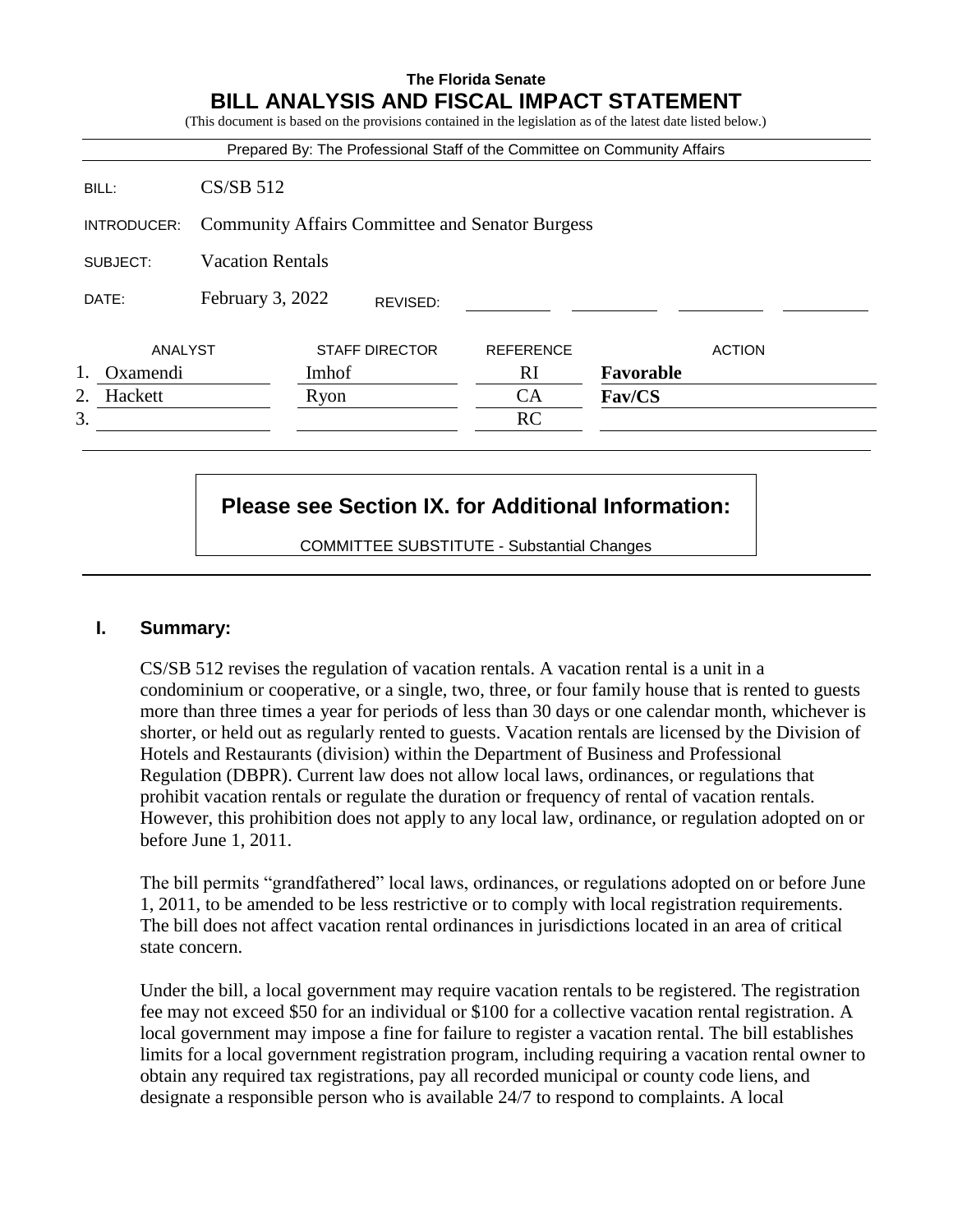government may adopt parking and garbage requirements so long as those standards are not imposed solely on vacation rentals. Additionally, the bill requires local governments to accept or deny a registration application within 15 days of receipt of an application. The bill authorizes the division to issue temporary licenses to permit the operation of the vacation rental while the license application is pending.

The bill permits a local government to terminate a local registration for violations of local registration requirements. The bill also authorizes the division to revoke or suspend state vacation rental licenses for violations of local registration requirements and violations of community association property restrictions.

The bill preempts the regulation of advertising platforms to the state. An advertising platform is a person who electronically advertises a vacation rental to rent for transient occupancy, maintains a marketplace, and a reservation or payment system.

The bill requires the owner or operator of a vacation rental offered for transient occupancy through an advertising platform to include the property's vacation rental license number issued by the DBPR and the local registration number on the vacation rental's advertisement, and attest that, to the best of their knowledge, those numbers are current, valid, and accurate. The vacation rental property owner or operator must display this tax and licensure information inside the vacation rental property.

The bill requires an advertising platform to display the vacation rental license number and the local registration number of each property that advertises on its platform. The advertising platform must verify the validity of the vacation rental's license number before it publishes the advertisement and must perform ongoing checks every calendar quarter thereafter. To facilitate this verification, the division must maintain vacation rental license information in a readily accessible electronic format by July 1, 2023. The advertising platform must remove from public view any advertisement or listing that fails to display a valid vacation rental license number.

Advertising platforms are required by the bill to collect and remit any taxes imposed under chapters 125, 205, and 212, F.S., that result from payment for the rental of a vacation rental property on its platform. The bill allows platforms to exclude service fees from the taxable amount if the platforms do not own, operate, or manage the vacation rental. It allows the division to take enforcement action for noncompliance.

Additionally, the bill:

- Authorizes the division to fine an advertising platform an amount not to exceed \$1,000 for a violation of the provisions in the bill or rules of the division;
- Requires advertising platforms to adopt anti-discrimination policies and to inform users of the public lodging discrimination prohibition found in section 509.092, Florida Statutes;
- Provides that the advertising platform requirements in the bill do not create a private right of action against advertising platforms;
- Allows the Department of Revenue to adopt emergency rules for six months which may be renewed until permanent rules are adopted;
- Provides that its terms do not supersede any current or future declaration or covenant for condominium, cooperative, or homeowners' associations; and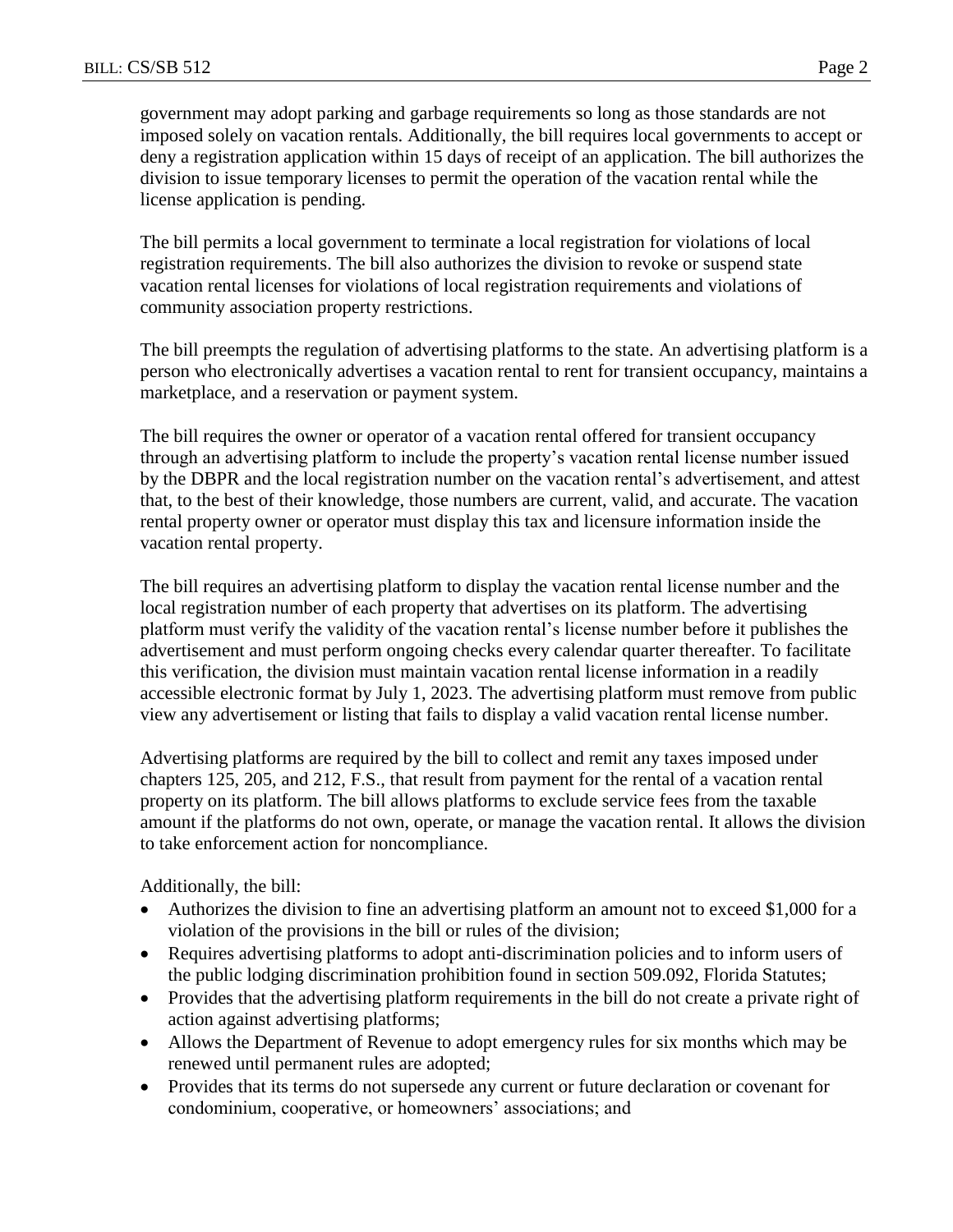• Requires a sexual offender or predator to register at the local sheriff's office no later than 5:00 p.m., 24 hours after establishing a temporary residence in a vacation rental.

The Revenue Estimating Conference determined that the provisions in the bill that require advertising platforms to collect and remit state and local sales taxes have no fiscal impact.

The bill takes effect upon becoming a law. However, the provisions relating to the regulation of advertising platforms take effect January 1, 2023.

## **II. Present Situation:**

The Division of Hotels and Restaurants (division) within the Department of Business and Professional Regulation is the state agency charged with enforcing the provisions of ch. 509, F.S., relating to the regulation of public lodging establishments and public food service establishments for the purpose of protecting the public health, safety, and welfare.

The term "public lodging establishments" includes transient and nontransient public lodging establishments.<sup>1</sup> The principal differences between transient and nontransient public lodging establishments are the number of times that the establishments are rented in a calendar year and the duration of the rentals.

A "transient public lodging establishment" is defined in s. 509.013(4)(a)1., F.S., as:

…any unit, group of units, dwelling, building, or group of buildings within a single complex of buildings *which is rented to guests more than three times in a calendar year for periods of less than 30 days or 1 calendar month*, whichever is less, or which is advertised or held out to the public as a place regularly rented to guests. (emphasis supplied)

A "nontransient public lodging establishment" is defined in s. 509.013(4)(a)2., F.S., as:

…any unit, group of units, dwelling, building, or group of buildings within a single complex of buildings *which is rented to guests for periods of at least 30 days or 1 calendar month*, whichever is less, or which is advertised or held out to the public as a place regularly rented to guests for periods of at least 30 days or 1 calendar month. (emphasis supplied)

Section 509.013(4)(b), F.S., exempts the following types of establishments from the definition of "public lodging establishment":

1. Any dormitory or other living or sleeping facility maintained by a public or private school, college, or university for the use of students, faculty, or visitors;

<sup>&</sup>lt;sup>1</sup> Section 509.013(4)(a), F.S.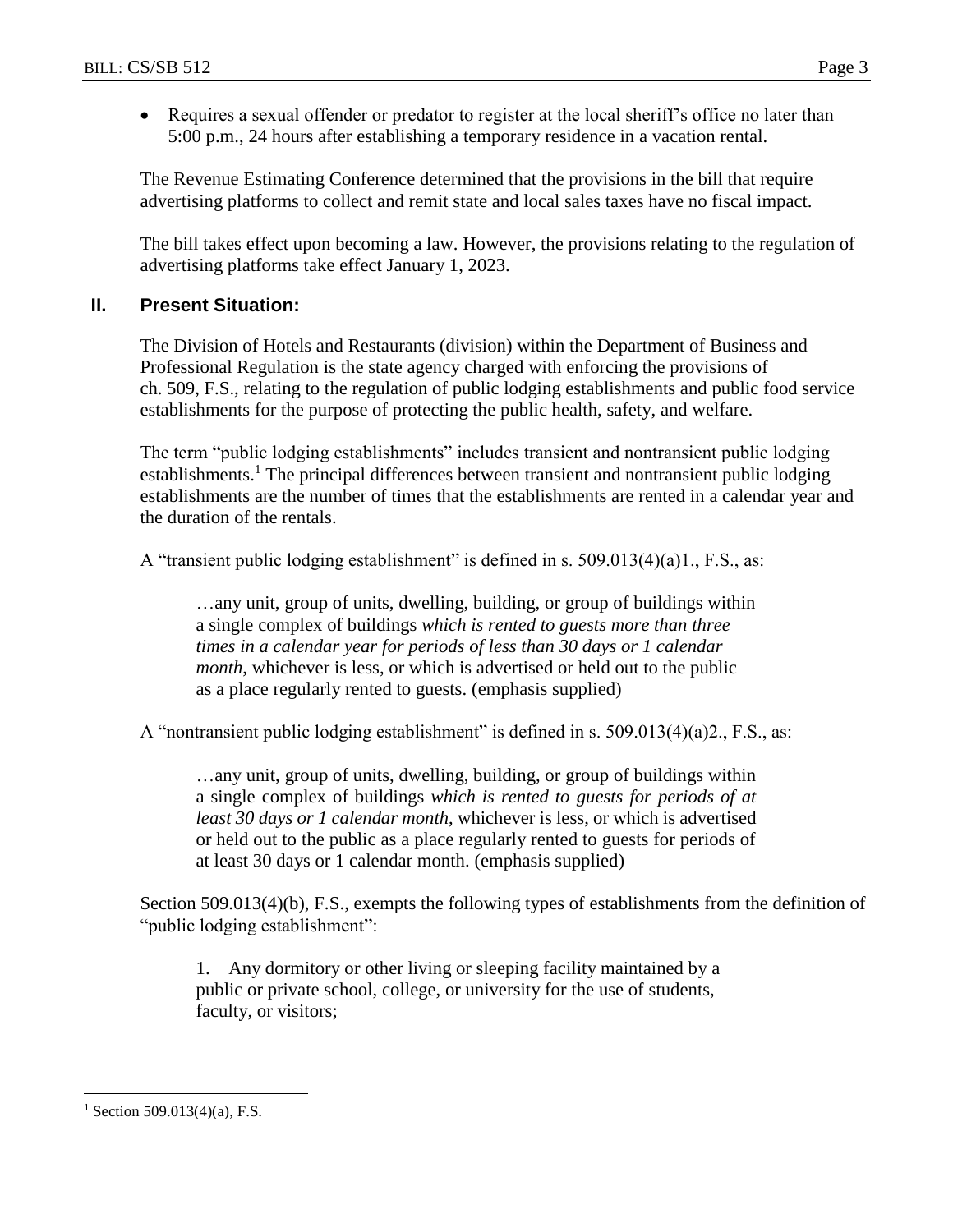2. Any facility certified or licensed and regulated by the Agency for Health Care Administration or the Department of Children and Families or other similar place regulated under s. 381.0072, F.S.;

3. Any place renting four rental units or less, unless the rental units are advertised or held out to the public to be places that are regularly rented to transients;

4. Any unit or group of units in a condominium, cooperative, or timeshare plan and any individually or collectively owned one-family, two-family, three-family, or four-family dwelling house or dwelling unit that is rented for periods of at least 30 days or one calendar month, whichever is less, and that is not advertised or held out to the public as a place regularly rented for periods of less than one calendar month, provided that no more than four rental units within a single complex of buildings are available for rent;

5. Any migrant labor camp or residential migrant housing permitted by the Department of Health under ss. 381.008-381.00895, F.S.;

6. Any establishment inspected by the Department of Health and regulated by ch. 513 F.S.;

7. Any nonprofit organization that operates a facility providing housing only to patients, patients' families, and patients' caregivers and not to the general public;

8. Any apartment building inspected by the United States Department of Housing and Urban Development or other entity acting on the department's behalf that is designated primarily as housing for persons at least 62 years of age. The division may require the operator of the apartment building to attest in writing that such building meets the criteria provided in this subparagraph. The division may adopt rules to implement this requirement; and

9. Any roominghouse, boardinghouse, or other living or sleeping facility that may not be classified as a hotel, motel, timeshare project, vacation rental, nontransient apartment, bed and breakfast inn, or transient apartment under s. 509.242, F.S.

A public lodging establishment is classified as a hotel, motel, vacation rental, nontransient apartment, transient apartment, bed and breakfast inn, or timeshare project.<sup>2</sup>

A "vacation rental" is defined in s.  $509.242(1)(c)$ , F.S., as:

…any unit or group of units in a condominium, cooperative, or timeshare plan or any individually or collectively owned single-family, two-family, three-family, or four-family house or dwelling unit that is also a transient public lodging establishment but is not a timeshare project.

<sup>2</sup> Section 509.242(1), F.S.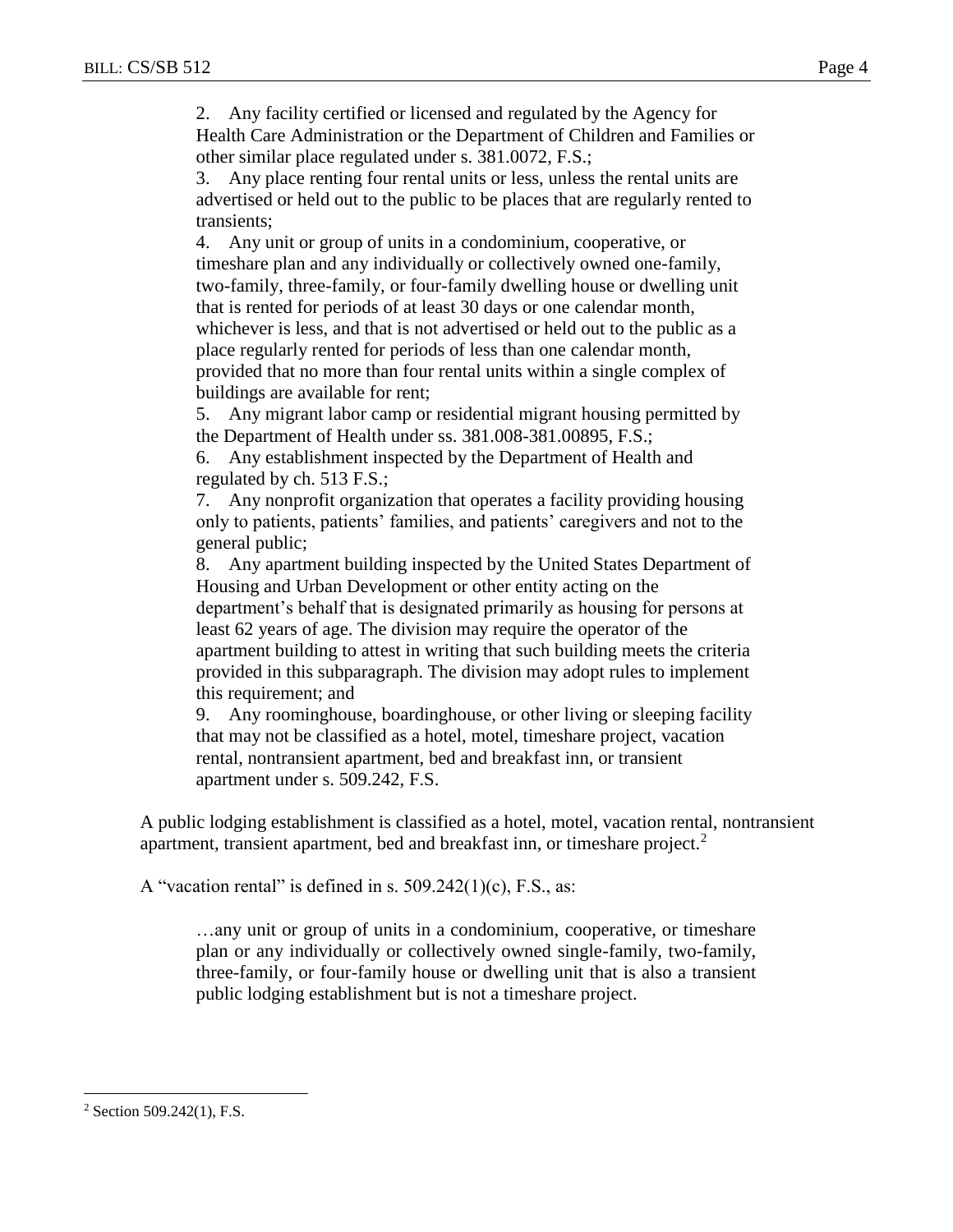The DBPR licenses vacation rentals as condominiums, dwellings, or timeshare projects.<sup>3</sup> The division may issue a vacation rental license for "a single-family house, a townhouse, or a unit or group of units in a duplex, triplex, quadruplex, or other dwelling unit that has four or less units collectively."<sup>4</sup> The division does not license or regulate the rental of individual rooms within a dwelling unit based on the roominghouse and boardinghouse exclusion from the definition of public lodging establishment in s. 509.013(4)(b)9.,  $F.S.<sup>5</sup>$ 

The 48,226 public lodging establishment licenses issued by the division are distributed as  $follows: 6$ 

- $\bullet$  Hotels 2,238 licenses;
- $\bullet$  Motels 2,446 licenses;
- Nontransient apartments 18,117 licenses;
- Transient apartments 873 licenses;
- Bed and Breakfast Inns 259 licenses;
- Vacation rental condominiums 10,224 licenses;
- Vacation rental dwellings 19,306 licenses; and
- Vacation rental timeshare projects 29 licenses.

## **Inspections of Vacation Rentals**

The division must inspect each licensed public lodging establishment at least biannually, but must inspect transient and nontransient apartments at least annually. However, the division is not required to inspect vacation rentals, but vacation rentals must be available for inspection upon a request to the division.<sup>7</sup> The division conducts inspections of vacation rentals in response to a consumer complaint. In Fiscal Year 2020-2021, the division received 306 consumer complaints regarding vacation rentals. In response to the complaints, the division's inspection confirmed a violation for 31 of the complaints.<sup>8</sup>

The division's inspection of vacation rentals includes matters of safety (for example, fire hazards, smoke detectors, and boiler safety), sanitation (for example, safe water sources, bedding, and vermin control), consumer protection (for example, unethical business practices, compliance with the Florida Clean Air Act, and maintenance of a guest register), and other

 $\overline{a}$ <sup>3</sup> Fla. Admin. Code R. 61C-1.002(4)(a)1.

<sup>4</sup> The division further classifies a vacation rental license as a single, group, or collective license. *See* Fla. Admin. Code R. 61C-1.002(4)(a)1. A single license may include one single-family house or townhouse, or a unit or group of units within a single building that are owned and operated by the same individual person or entity. A group license is a license issued by the division to a licensed agent to cover all units within a building or group of buildings in a single complex. A collective license is a license issued by the division to a licensed agent who represents a collective group of houses or units found on separate locations not to exceed 75 houses or units per license.

<sup>5</sup> *See* s. 509.242(1)(c), F.S., defining the term "vacation rental."

<sup>6</sup> Department of Business and Professional Regulation, Division of Hotels and Restaurants Annual Report for FY 2020-2021 at page 8, available at [http://www.myfloridalicense.com/dbpr/hr/reports/annualreports/documents/ar2020\\_21.pdf](http://www.myfloridalicense.com/dbpr/hr/reports/annualreports/documents/ar2020_21.pdf) (last visited Jan. 3, 2022). The total number of licenses for each classification include single licenses and group and collective licenses that cover multiple condominium units, dwellings, and timeshare projects.

 $7$  Section 509.032(2)(a), F.S.

*<sup>8</sup>Supra* at note 6.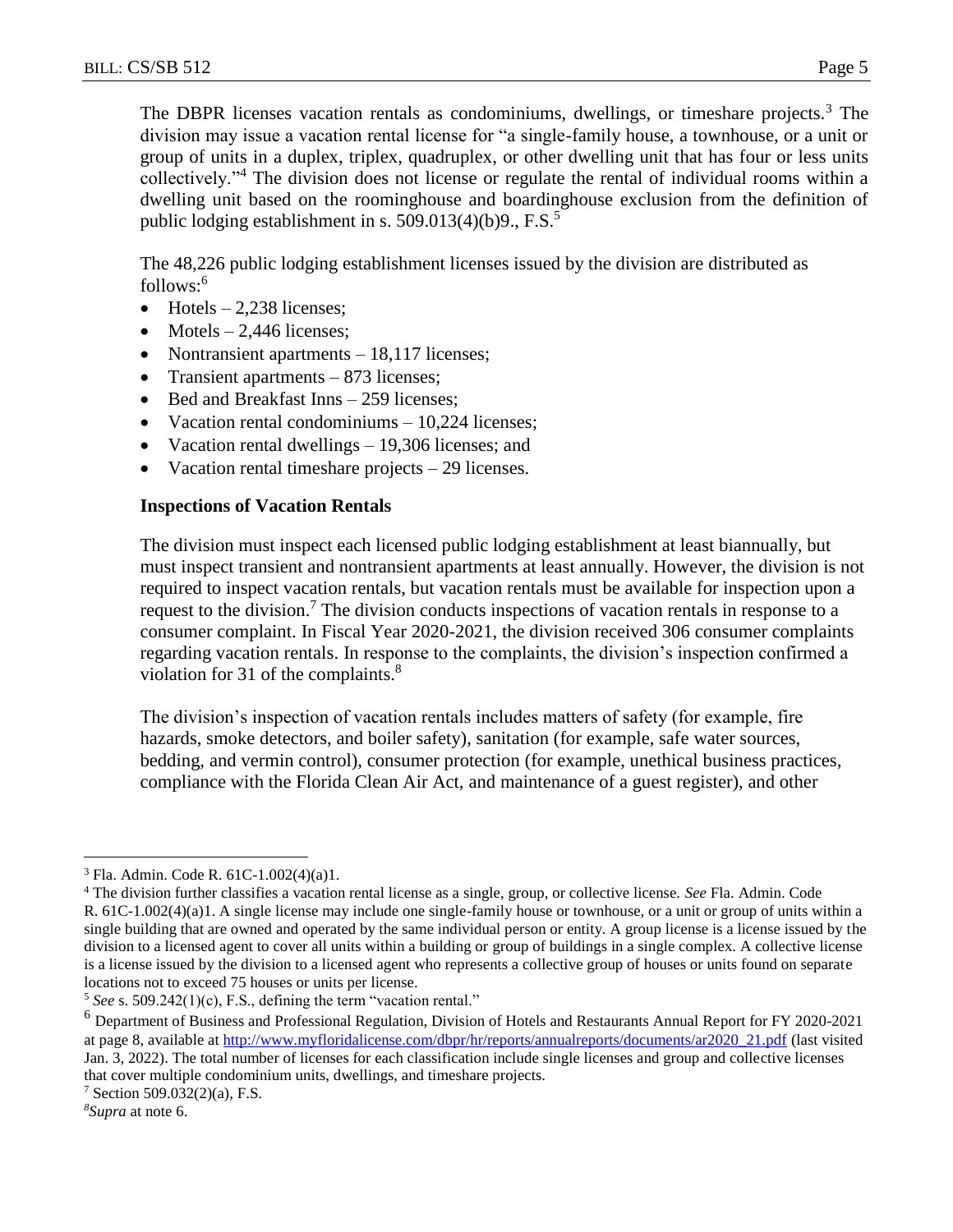general safety and regulatory matters.<sup>9</sup> The division must notify the local fire safety authority or the State Fire Marshal of any readily observable violation of a rule adopted under ch. 633, F.S.,  $^{10}$ which relates to a public lodging establishment.<sup>11</sup>

Additionally, an applicant for a vacation rental license is required to submit with the license application a signed certificate evidencing the inspection of all balconies, platforms, stairways, railings, and railways, from a person competent to conduct such inspections.<sup>12</sup>

## **Preemption**

Section 509.032(7)(a), F.S., provides that "the regulation of public lodging establishments and public food service establishments, including, but not limited to, sanitation standards, inspections, training and testing of personnel, and matters related to the nutritional content and marketing of foods offered in such establishments, is preempted to the state."

Current law does not preempt the authority of a local government or a local enforcement district to conduct inspections of public lodging establishments for compliance with the Florida Building Code and the Florida Fire Prevention Code, pursuant to ss. 553.80 and 633.206, F.S.<sup>13</sup>

Section 509.032(7)(b), F.S., does not allow local laws, ordinances, or regulations that prohibit vacation rentals or regulate the duration or frequency of rental of vacation rentals. However, this prohibition does not apply to any local law, ordinance, or regulation adopted on or before June 1, 2011.

Section 509.032(7)(c), F.S., provides that the prohibition in s. 509.032(7)(b), F.S., does not apply to local laws, ordinances, or regulations exclusively relating to property valuation as a criterion for vacation rental if the law, ordinance, or regulation is required to be approved by the state land planning agency pursuant to an area of critical state concern designation.<sup>14</sup>

## **Legislative History**

In 2011, the Legislature preempted certain vacation rental regulation to the state. The preemption prevented local governments from enacting any law, ordinance, or regulation that:

- Restricted the use of vacation rentals;
- Prohibited vacation rentals; or

<https://www.flrules.org/Gateway/reference.asp?No=Ref-07062> (last visited Jan. 3, 2022).

<sup>9</sup> *See* ss. 509.211 and 509.221, F.S., for the safety and sanitary regulations, respectively. *See also* Fla. Admin. Code R. 61C-1.002; *Lodging Inspection Report, DBPR Form HR 5022-014*, which details the safety and sanitation matters addressed in the course of an inspection. A copy of the Lodging Inspection Report is available at:

<sup>&</sup>lt;sup>10</sup> Chapter 633, F.S., relates to fire prevention and control, including the duties of the State Fire Marshal and the adoption of the Florida Fire Prevention Code.

 $11$  Section 509.032(2)(d), F.S.

<sup>12</sup> *See* ss. 509.211(3) and 509.2112, F.S., and form *DBPR HR-7020, Division of Hotels and Restaurants Certificate of Balcony Inspection*, *available at*

[http://www.myfloridalicense.com/dbpr/hr/forms/documents/application\\_packet\\_for\\_vacation\\_rental\\_license.pdf](http://www.myfloridalicense.com/dbpr/hr/forms/documents/application_packet_for_vacation_rental_license.pdf) (last visited Jan. 3, 2022).

<sup>13</sup> Section 509.032(7)(a), F.S.

<sup>&</sup>lt;sup>14</sup> See s. 163.3164(43), F.S., which provides that the state land planning agency is the Department of Economic Opportunity.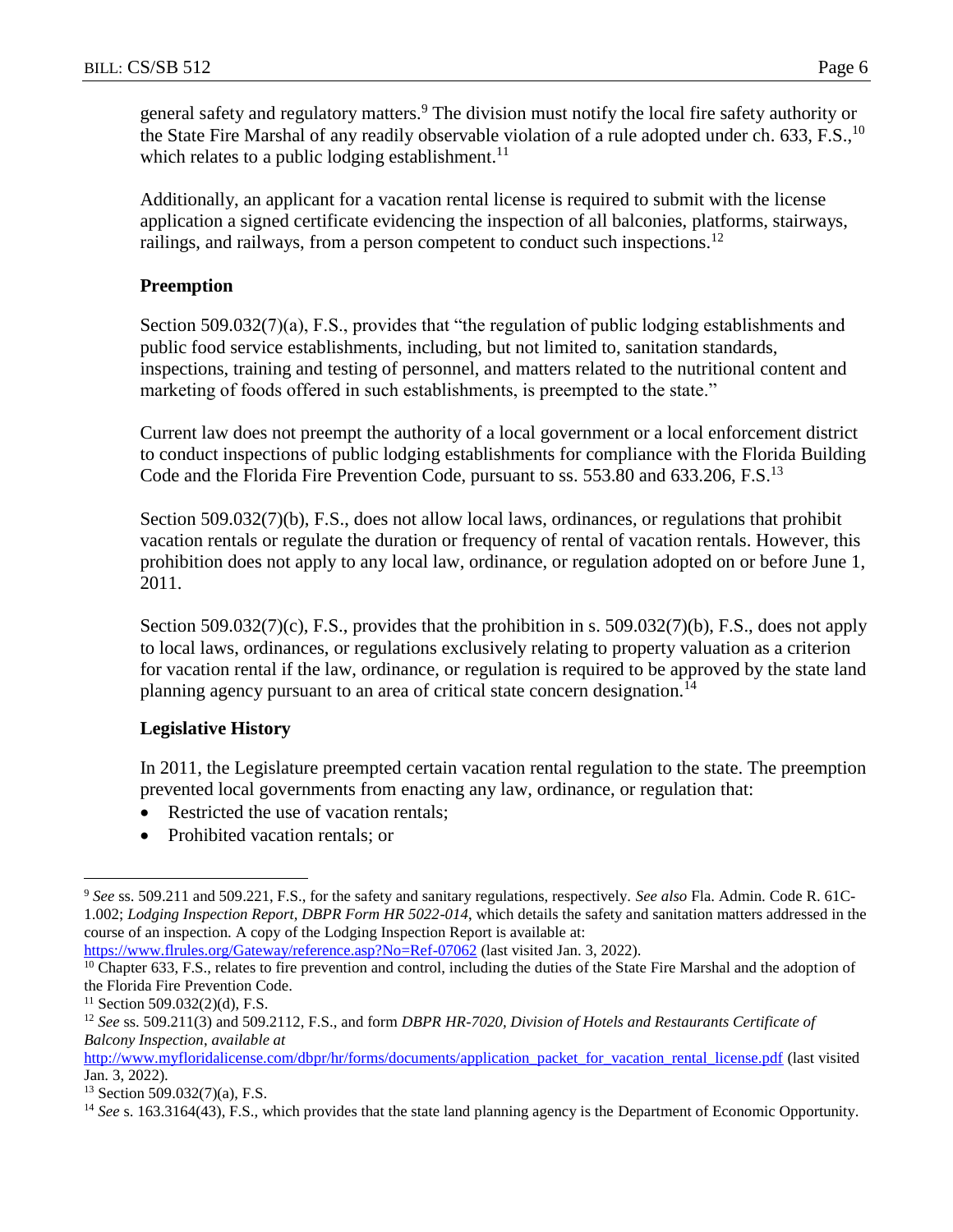Regulated vacation rentals based solely on their classification, use, or occupancy.<sup>15</sup>

This legislation grandfathered any local law, ordinance, or regulation that was enacted by a local government on or before June 1, 2011.<sup>16</sup>

In 2014, the Legislature revised the preemption to its current form with an effective date of July 1, 2014.<sup>17</sup> Chapter 2014-71, Laws of Fla., amended s. 509.032(7)(b), F.S., and repealed the portions of the preemption of local laws, ordinances, and regulations which prohibited "restrict[ing] the use of vacation rentals" and which prohibited regulating vacation rentals "based solely on their classification, use, or occupancy."<sup>18</sup>

#### **Attorney General Opinions**

The office of the Attorney General issued an Informal Legal Opinion on October 22, 2013, regarding whether Flagler County could intercede and stop vacation rental operations in private homes that were zoned, prior to June 1, 2011, for single-family residential use.<sup>19</sup> According to the opinion, "due to an increase in the number of homes being used as vacation rentals in Flagler County, many permanent residents in neighborhoods with vacation rentals have raised concerns about the negative effects such rentals have on their quality of life and the character of their neighborhood." Flagler County had no regulation governing vacation rentals before the grandfather date of June 1, 2011, established in s. 509.032(7)(b), F.S. The Attorney General concluded that the county's local zoning ordinance for single-family homes that predated June 1, 2011, did not restrict the rental of such property as a vacation rental and that the zoning ordinances could not now be interpreted to restrict vacation rentals.

The Attorney General also issued an opinion on November 13, 2014, to the City of Wilton Manors, concluding that s. 509.032(7)(b), F.S., does not permit the city to regulate the location of vacation rentals through zoning, and the city may not prohibit vacation rentals that fail to comply with the registration and licensing requirements in s. 509.241, F.S., which requires public lodging establishments to obtain a license from the division.<sup>20</sup>

In addition, the Attorney General issued an advisory opinion on October 5, 2016, addressing whether a municipality could limit the spacing and concentration of vacation rentals through a proposed zoning ordinance.<sup>21</sup> The Attorney General concluded that the preemption in s. 509.032, F.S., allows local governments some regulation of vacation rentals, but prevents local governments from prohibiting vacation rentals. Consequently, the Attorney General noted that a

<sup>15</sup> Chapter 2011-119, Laws of Fla.

<sup>16</sup> *Id.*

<sup>&</sup>lt;sup>17</sup> Chapter 2014-71, Laws of Fla. (codified in s. 509.032(7)(b), F.S.).

<sup>18</sup> *Id.*

<sup>19</sup> Florida Attorney General, *Informal Legal Opinion to Mr. Albert Hadeed, Flagler County Attorney, regarding Vacation Rental Operation-Local Ordinances,* Oct. 22, 2013, (on file with the Senate Committee on Regulated Industries). <sup>20</sup> Op. Att'y Gen. Fla. 2014-09, *Vacation Rentals - Municipalities - Land Use* (November 13, 2014), *available at* <http://www.myfloridalegal.com/ago.nsf/printview/5DFB7F27FB483C4685257D900050D65E> (last visited Jan. 3, 2022).

<sup>21</sup> Op. Att'y Gen. Fla. 2016-12, *Municipalities - Vacation Rentals – Preemption <http://www.myfloridalegal.com/ago.nsf/Opinions/1F9A7D9219CF89A3852587AB006DDC58>* (last visited Jan. 3, 2022).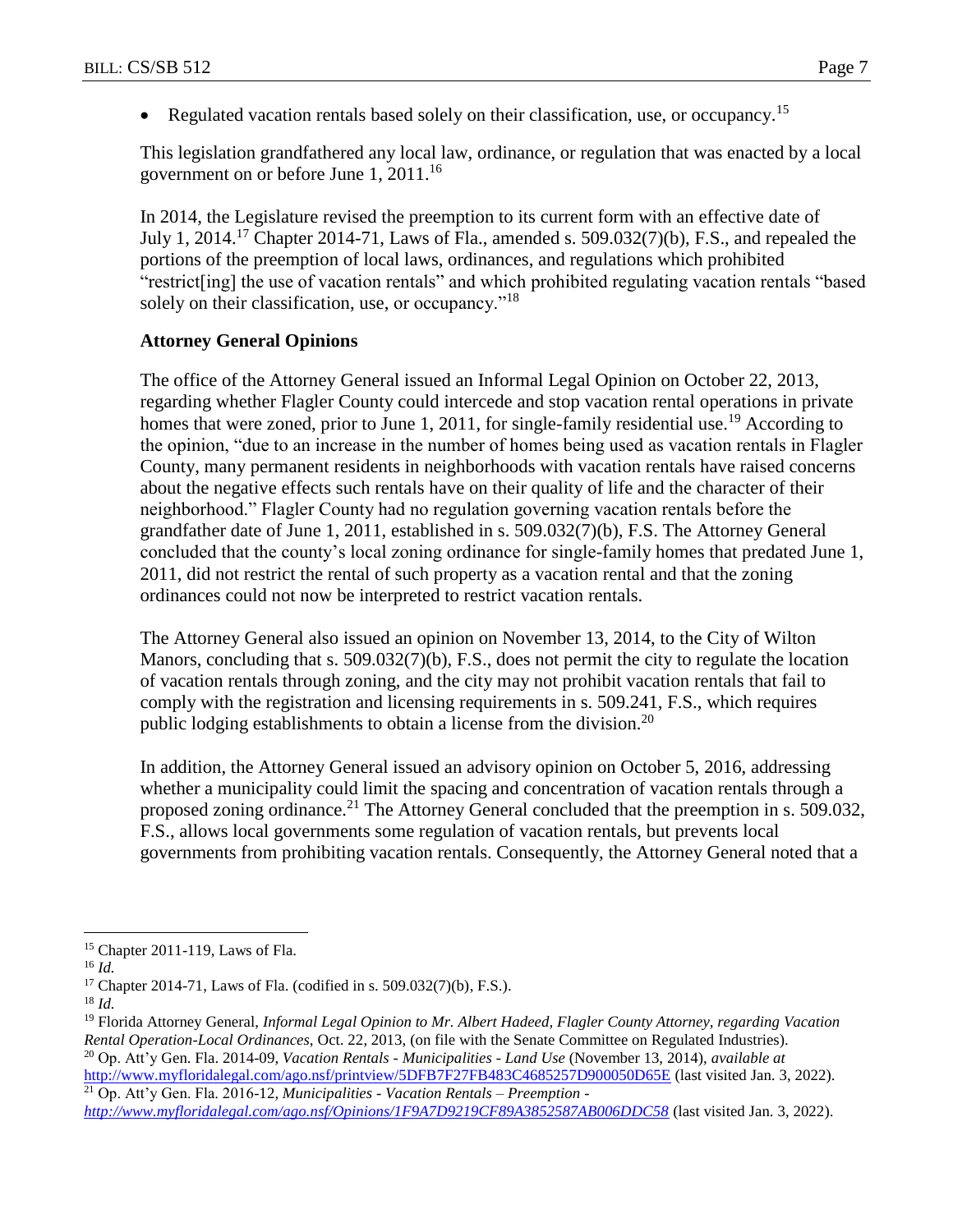municipality may not impose spacing or proportional regulations that would have the effect of preventing eligible housing from being used as a vacation rental.<sup>22</sup>

The Attorney General also opined that amending an ordinance that was enacted prior to June 1, 2011 will not invalidate the grandfather protection for the parts of the ordinance that are reenacted.<sup>23</sup> The new provisions would be preempted by state law if they revise an ordinance in a manner that would regulate the duration or frequency of rental of vacation rentals, even when the new regulation would be considered "less restrictive" than the prior local law.

## **Public Lodging Non-Discrimination Law**

Section 509.092, F.S., prohibits an operator of a public lodging establishment from denying service or offering lesser quality accommodations to a person based upon his or her race, creed, color, sex, pregnancy, physical disability, or national origin. An aggrieved person may file a complaint pursuant to s. 760.11, F.S., of the Florida Civil Rights Act. Such complaints are mediated, investigated, and determined by the Florida Commission on Human Relations.<sup>24</sup>

## **Florida's Sexual Predator and Sexual Offender Registration Laws**

Florida law requires registration of any person who has been convicted or adjudicated delinquent of one or more specified sex offenses and who meets other statutory criteria that qualify the person for designation as a sexual predator or classification as a sexual offender.<sup>25</sup> The registration laws also require reregistration and provide for public and community notification of certain information about sexual predators and sexual offenders. Generally, the sexual predator or offender must register with the sheriff 48 hours after being released from prison or otherwise establishing residence in Florida. The laws span several different chapters and numerous statutes<sup>26</sup> and are implemented through the combined efforts of the Florida Department of Law Enforcement (FDLE), all Florida sheriffs, the Florida Department of Corrections (FDC), the Department of Juvenile Justice (DJJ), the Department of Highway Safety and Motor Vehicles, and the Department of Children and Families.

A person is designated as a sexual predator by a court if the person:

- Has been convicted of a qualifying capital, life, or first degree felony sex offense committed on or after October 1, 1993;<sup>27</sup>
- Has been convicted of a qualifying sex offense committed on or after October 1, 1993, and has a prior conviction for a qualifying sex offense; or
- $\bullet$  Was found to be a sexually violent predator in a civil commitment proceeding.<sup>28</sup>

 $\overline{a}$ <sup>22</sup> *Id.*

<sup>23</sup> Op. Att'y Gen. Fla. 2019-07*, Vacation rentals, municipalities, grandfather provisions* (August 16, 2019) *available at* <http://www.myfloridalegal.com/ago.nsf/Opinions/933B3706FADB00CA85258458006F4CFA> (last visited Jan. 3, 2022). <sup>24</sup> See Florida Commission on Human Relations, *Public Accommodations*, [https://fchr.myflorida.com/public-](https://fchr.myflorida.com/public-accommodations)

[accommodations](https://fchr.myflorida.com/public-accommodations) (last visited Jan 3, 2022).

<sup>&</sup>lt;sup>25</sup> Sections 775.21 and 943.0435, F.S.

<sup>26</sup> Sections 775.21-775.25, 943.043-943.0437, 944.606, 944.607, and 985.481-985.4815, F.S.

<sup>&</sup>lt;sup>27</sup> Examples of qualifying sex offenses are sexual battery by an adult on a child under 12 years of age (s. 794.011(2)(a), F.S.) and lewd battery by an adult on a child 12 years of age or older but under 16 years of age (s. 800.04(4)(a), F.S.).

<sup>&</sup>lt;sup>28</sup> Sections 775.21(4) and (5), F.S. The Jimmy Ryce Involuntary Civil Commitment for Sexually Violent Predators'

Treatment and Care Act, part V, ch. 394, F.S., provides for the civil confinement of a group of sexual offenders who, due to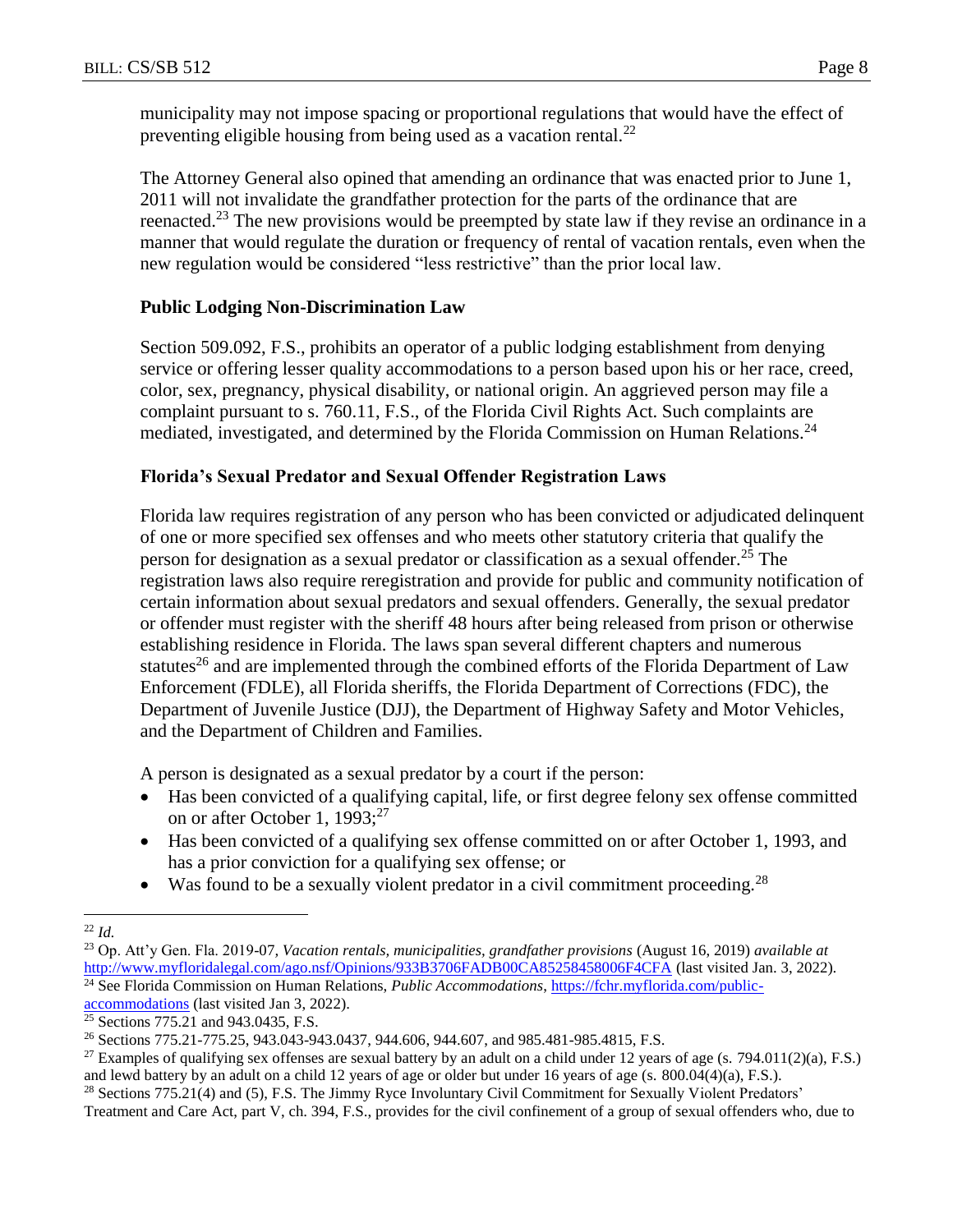$\overline{a}$ 

A person is classified as a sexual offender if the person:

- Has been convicted of a qualifying sex offense and has been released on or after October 1, 1997, from the sanction imposed for that offense;
- Establishes or maintains a Florida residence and is subject to registration or community or public notification requirements in another state or jurisdiction or is in the custody or control of, or under the supervision of, another state or jurisdiction as a result of a conviction for a qualifying sex offense; or
- On or after July 1, 2007, has been adjudicated delinquent of a qualifying sexual battery or lewd offense committed when the juvenile was 14 years of age or older.<sup>29</sup>

Requirements for registration and reregistration are similar for sexual predators and sexual offenders, but the frequency of reregistration may differ.<sup>30</sup> Registration requirements may also differ based on a special status, e.g., the sexual predator or sexual offender is in the FDC's control or custody, under the FDC's or the DJJ's supervision, or in a residential commitment program under the DJJ.

Sexual predators and sexual offenders are required to report at registration and reregistration certain information, including but not limited to, physical characteristics, relevant sex offense history, and information on residence, vehicles/vessels owned, and travel.

A sexual predator or offender must register at the sheriff's office in the county where he or she establishes or maintains a residence within 48 hours after establishing or maintaining a residence<sup>31</sup>

The FDLE, through its agency website, provides a searchable database that includes some of this information. <sup>32</sup> Further, local law enforcement agencies may also provide access to this information, such as providing a link to the state public registry webpage.

their criminal history and the presence of mental abnormality, are found likely to engage in future acts of sexual violence if they are not confined in a secure facility for long-term control, care, and treatment.

<sup>&</sup>lt;sup>29</sup> Sections 943.0435(1)(h), 985.4815(1)(h), 944.606(1)(f), and 944.607(1)(f), F.S., address sexual offenders in the custody of or under the DOC's supervision, also define the term "sexual offender."

 $30$  All sexual predators, sexual offenders convicted for offenses specified in s. 943.0435(14)(b), F.S., and juvenile sexual offenders required to register under s. 943.0435(1)(h)1.d., F.S., for certain offenses must reregister four times per year (in the birth month of the sexual predator or qualifying sexual offender and every third month thereafter). *See* ss. 775.21(8)(a), 943.0435(14)(b), 944.607(13)(a), and 985.4815(13)(a), F.S. All other sexual offenders are required to reregister two times per year (in the birth month of the qualifying sexual offender and during the sixth month following the sexual offender's birth month). Section 943.0435(14)(a), F.S.

<sup>31</sup> Sections 775.21(6)(e)1.a. and 943.0435(2)(a)1., F.S., providing registration requirements for sexual predators and offenders, respectively.

 $32$  The FDLE is the central repository for registration information, and also maintains the state public registry and ensures Florida's compliance with federal laws. The Florida sheriffs handle in-person registration and reregistration. The FDLE maintains a database that allows members of the public to search for sexual offenders and sexual predators through a variety of search options, including name, neighborhood, and enrollment, employment, or volunteer status at an institute of higher education. *See* <http://offender.fdle.state.fl.us/offender/Search.jsp> (last visited on Jan. 3, 2022).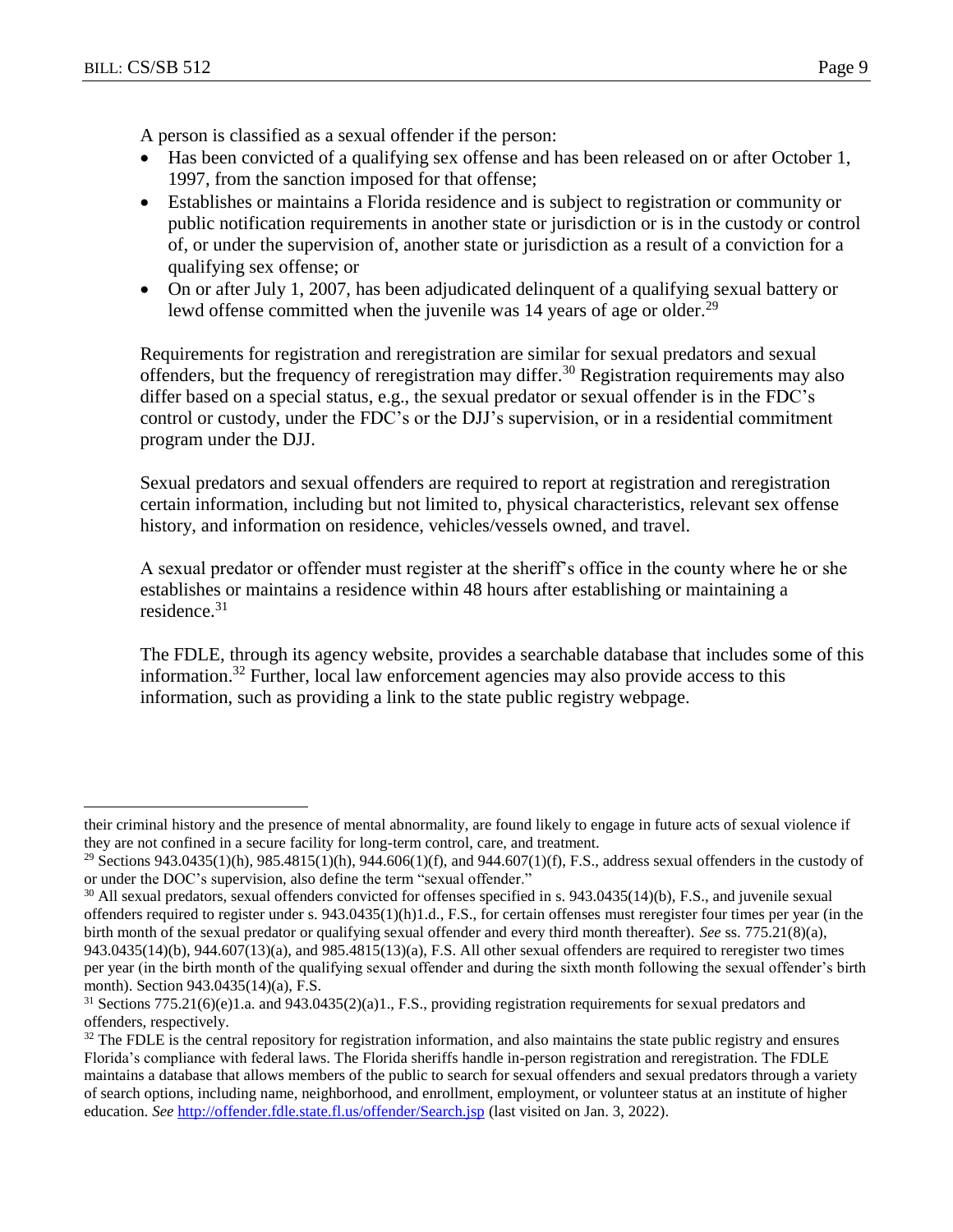## *Residence Definitions*

Section 775.21, F.S., defines the terms "permanent residence," "temporary residence," and "transient residence" for the purpose of reporting residence information. Section 943.0435, F.S., also uses these definitions.<sup>33</sup>

"Permanent residence" means a place where the person abides, lodges, or resides for three or more consecutive days.<sup>34</sup>

"Temporary residence" means a place where the person abides, lodges, or resides, including, but not limited to, vacation, business, or personal travel destinations in or out of this state, for a period of three or more days in the aggregate during any calendar year and which is not the person's permanent address or, for a person whose permanent residence is not in this state, a place where the person is employed, practices a vocation, or is enrolled as a student for any period of time in this state.<sup>35</sup>

"Transient residence" means a county where a person lives, remains, or is located for a period of three or more days in the aggregate during a calendar year and which is not the person's permanent or temporary address. The term includes, but is not limited to, a place where the person sleeps or seeks shelter and a location that has no specific street address.<sup>36</sup>

## **III. Effect of Proposed Changes:**

#### **Preemptions**

The bill amends s. 509.032(7), F.S., to preempt the regulation of advertising platforms to the state. The bill also amends s. 509.032(7), F.S., to preempt the licensing of vacation rentals to the state.

The bill permits any "grandfathered" local law, ordinance, or regulation adopted on or before June 1, 2011, to be amended to be less restrictive or to comply with local registration requirements. Additionally, a local government that had such a grandfathered regulation on June 1, 2011, may pass a new, less restrictive ordinance.

## **Definition of "Advertising Platform"**

The bill creates s. 509.013(17), F.S., to define the term "advertising platform." Under the bill, an advertising platform:

- Provides an online application, software, website, or system through which a vacation rental located in this state is advertised or held out to the public as available to rent for transient occupancy;
- Provides or maintains a marketplace for the renting by transient occupancy of a vacation rental; and

<sup>33</sup> Sections 775.21(2)(k), (n), and (o) and 943.0435(1)(f), F.S.

<sup>34</sup> Section 775.21(2)(k), F.S.

<sup>35</sup> Section 775.21(2)(n), F.S.

<sup>36</sup> Section 775.21(2)(o), F.S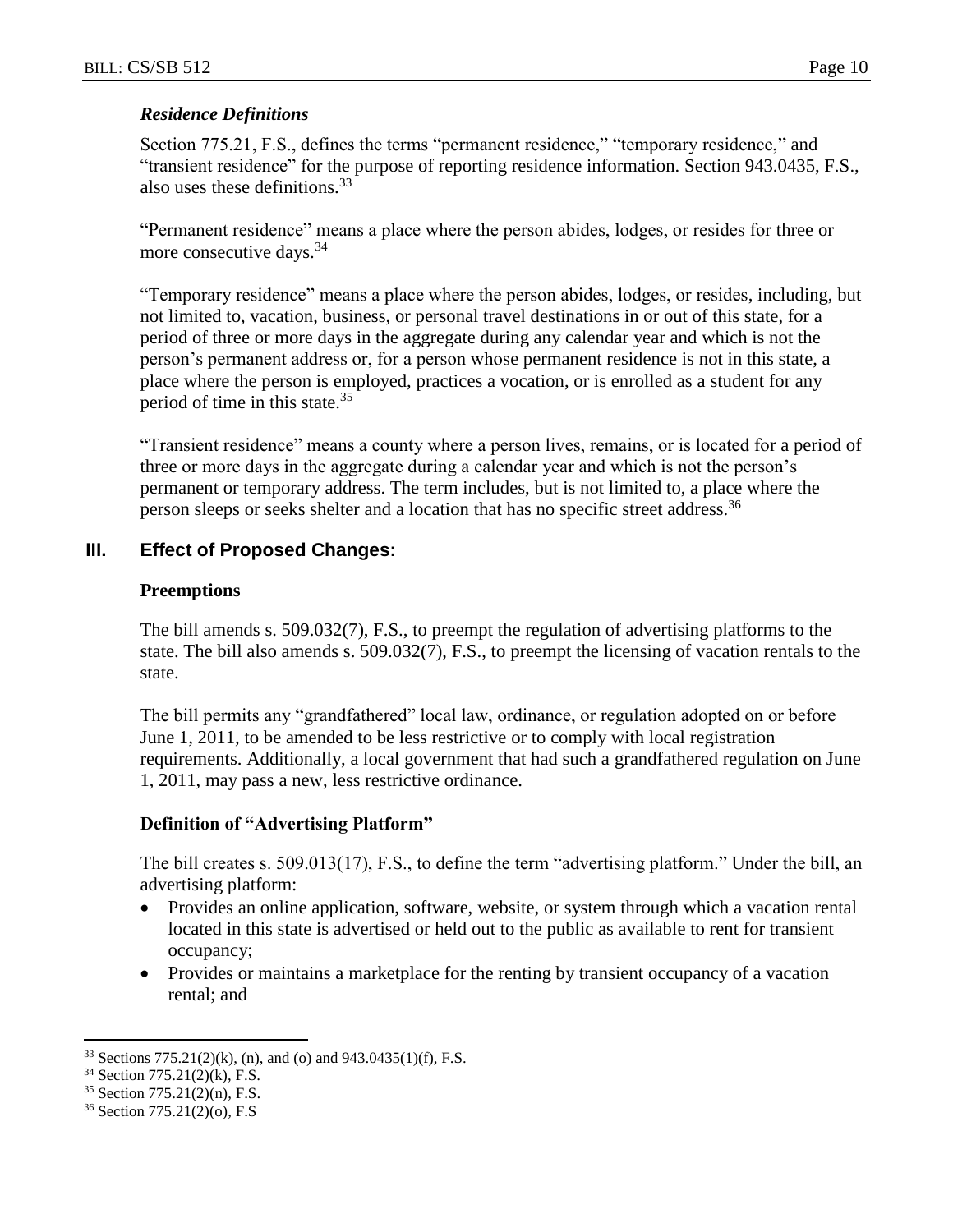• Provides a reservation or payment system that facilitates a transaction for the renting by transient occupancy of a vacation rental and for which the person collects or receives, directly or indirectly, a fee in connection with the reservation or payment service provided for such transaction.

## **Local Registration of Vacation Rentals**

Under the bill, a local government may require vacation rentals to be registered. The registration fee may not exceed \$50 for processing an individual registration application, or \$100 for processing a collective registration application. A local government may impose a fine for failure to register a vacation rental.

The bill establishes limits for a local government registration program. A local registration program may only require an owner or operator of a vacation rental to:

- Register no more than once per year; however, a new owner may be required to submit a new application for registration;
- Submit identifying information;
- Obtain any required tax registrations,
- Obtain a vacation rental license from the division with 60 days of after local registration;
- Obtain all required tax registrations, receipts, or certificate issued by the Department of Revenue, a county, or a municipal government;
- Update required information on a continuing bases to be current;
- Comply with parking standards and solid waste handling and containment requirements so long as such standards are not imposed solely on vacation rentals;
- Designate a responsible person who is available at all times to respond to complaints by telephone; and
- Pay all recorded municipal or county code liens.

Additionally, the bill requires local governments to accept or deny a registration application within 15 days of receipt of an application. The vacation rental owner or operator may agree to an extension of this time period. Such notice may be provided by mail or electronically.

If a local government denies an application, the notice of denial may be sent by United States mail or electronically. The notice must state with particularity the factual reasons for the denial and the applicable portions of an ordinance, rule, statute, or other legal authority for the denial. A local government cannot deny a registration application if the applicant cure the identified deficiency.

Upon the acceptance of a registration application, the local government must assign a unique registration number to the vacation rental or other indicia of registration and provide such registration number or other indicia of registration to the owner or operator of the vacation rental in writing or electronically.

The bill authorizes a local government to terminate a registration or to refuse to renew a registration when:

• The operation of the subject premises violates a local law, ordinance, or regulation;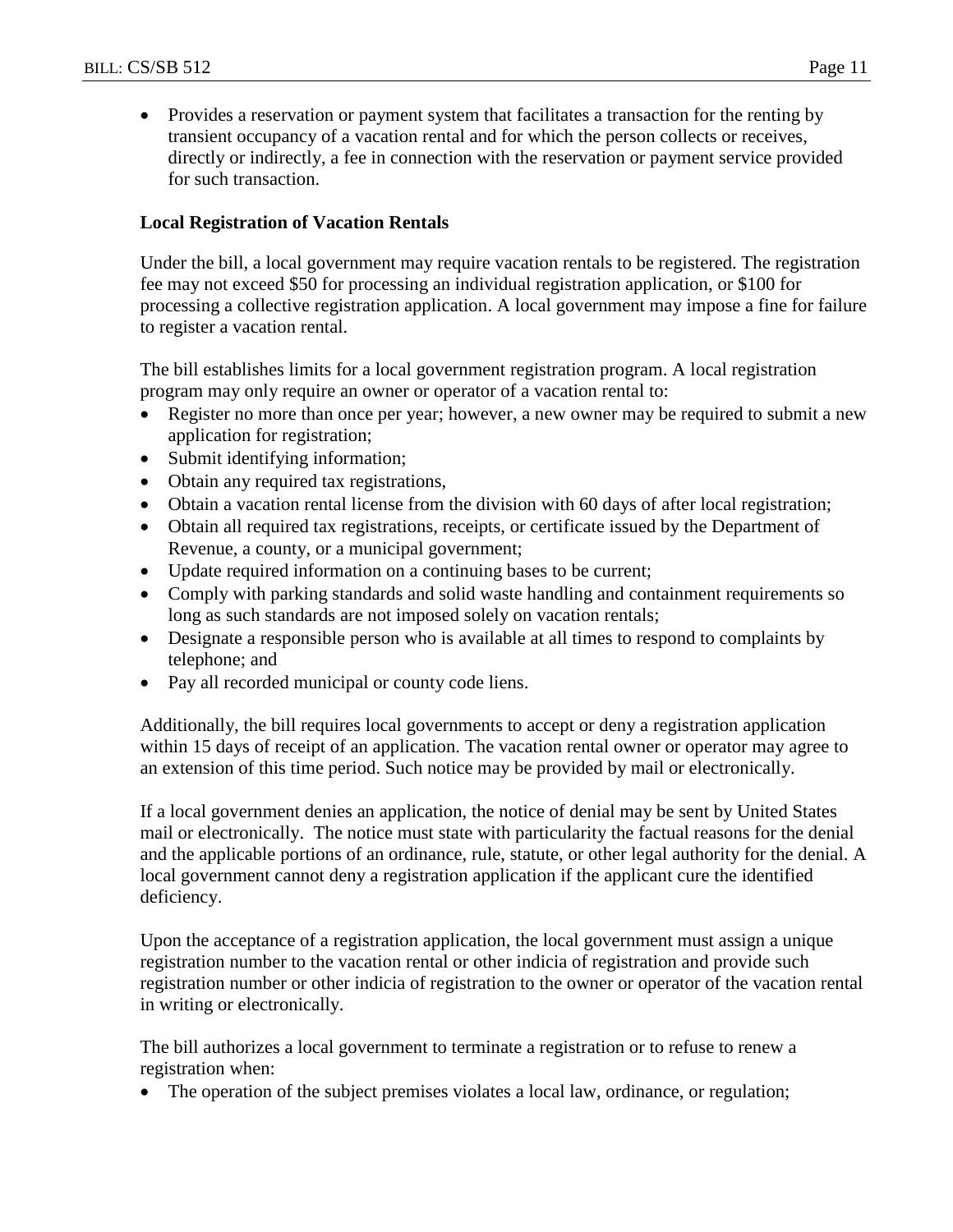The premises and its owner are the subject of a final order or judgment lawfully directing the termination of the premises' use as a vacation rental.

Additionally, a local government may withdraw its acceptance of a registration on the basis of an unsatisfied recorded municipal or county code lien.

## **Regulation of Vacation Rentals by the Division**

The bill amends s. 509.241(2), relating to the license application process for vacation rentals, to require application for a vacation rental license to include the local registration number, if applicable. Additionally, the bill authorizes the division to issue temporary licenses to permit the operation of the vacation rental while the license application is pending.

The bill also amends s. 509.241(3), F.S., to require the owner or operator of a vacation rental offered for transient occupancy through an advertising platform to display the vacation rental license number and local registration number, if applicable.

The bill amends s. 509.261, F.S., to authorize the division to revoke, refuse to issue or renew, or suspend for a period of not more than 30 days a vacation rental license when:

- The operation of the subject premises violates the terms of an applicable lease or property restriction, including any property restriction adopted pursuant to chs. 718, 719, or 720,  $F.S.,<sup>37</sup>$
- The owner or operator fails to provide proof of registration, if required by local law, ordinance, or regulation;
- The registration of the vacation rental is terminated by a local government as provided in s. 509.032(7)(b)5;
- The premises and its owner are the subject of a final order or judgment lawfully directing the termination of the premises' use as a vacation rental.

Under the bill, the division may suspend for a period of not more than 30 days a vacation rental license when the owner or operator has been found by the code enforcement board to have committed two or more code violations related to the vacation during a period of 90 days. The division shall issue a written warning or notice and provide an opportunity to cure a violation before commencing any legal proceeding.

## **Requirements for Advertising Platforms**

Effective January 1, 2023, the bill creates s. 509.243, F.S., to provide requirements, including tax collection and remittance requirements for an advertising platform.

## *Advertising and Reporting Requirements*

 $\overline{a}$ 

Under the bill, an advertising platform must:

• Require that a person who places an advertisement for the rental of a vacation rental to:

<sup>&</sup>lt;sup>37</sup> Chapters 718, 719, or 720, F.S., relate to the regulation and governance of condominium, cooperative, and homeowners' associations, respectively.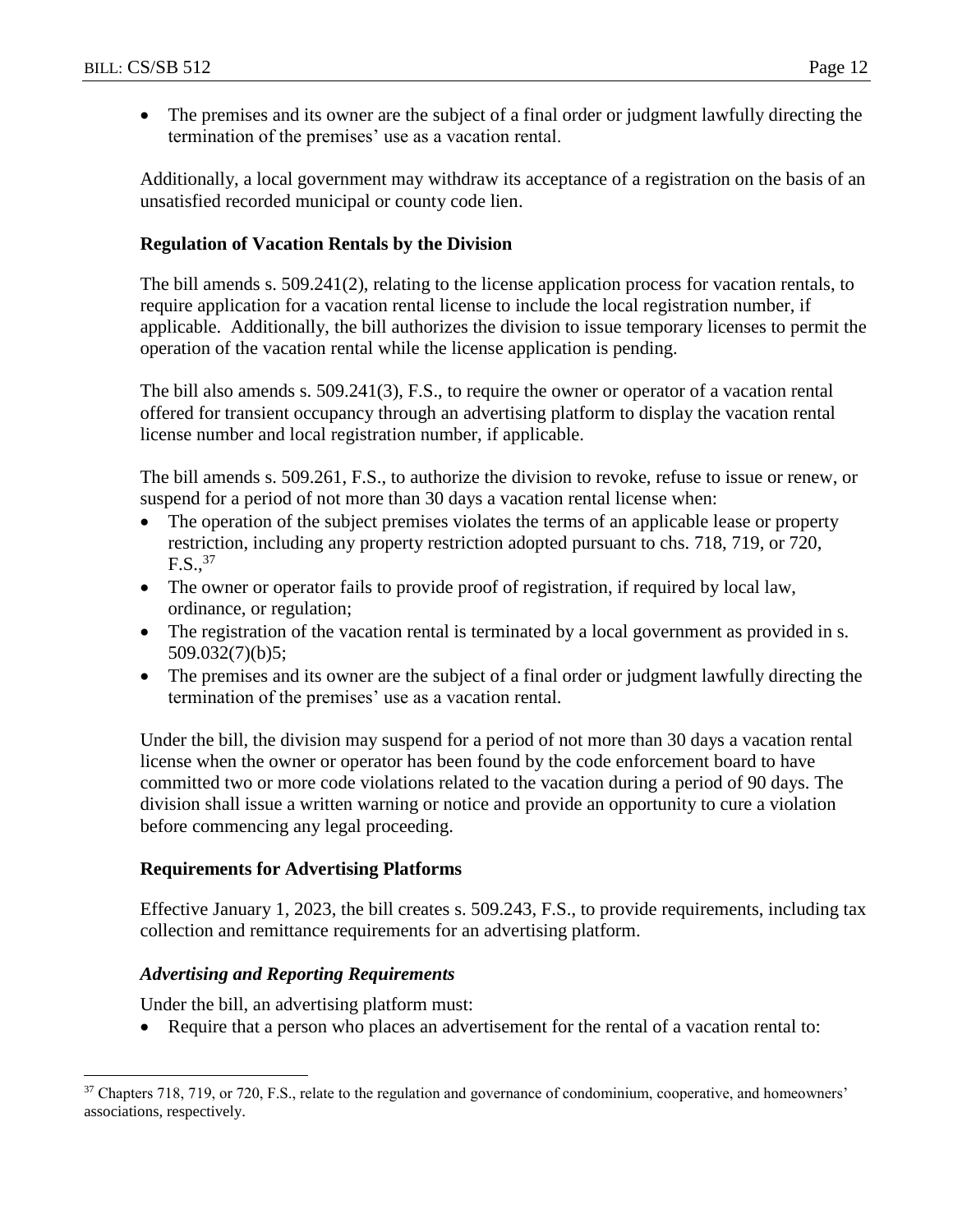- o Include the vacation rental license number and the local registration number, if applicable; and
- o Attest to the best of their knowledge that the license number and the local registration number, if applicable, for the vacation rental property are current, valid, and accurately stated in the advertisement.
- Effective July 1, 2023, display the vacation rental license number in all advertisements after it has first verified the vacation rental property's license number with the DBPR, and then reverify the license number on a quarterly basis.
- Remove from public view an advertisement or listing from its online application, software, website, or system within 15 business days after being notified by the division in writing that the subject advertisement or listing for the rental of a vacation rental located in this state fails to display a valid license number issued by the division.
- Adopt an anti-discrimination plan and inform its users of the public lodging discrimination prohibition found in s. 509.092, F.S.

By July 1, 2023, the division must maintain vacation rental license information in a readily accessible electronic format sufficient to facilitate prompt compliance.

The bill provides processes for the division to issue a cease and desist order for any person who violates ch. 509, F.S. The bill authorizes the division to seek an injunction or a writ of mandamus to enforce a cease and desist order. If the Department of Business and Professional Regulation (DBPR) is required to seek enforcement of the notice for a penalty pursuant to s. 120.69, F.S., it is entitled to collect its attorney fees and costs, together with any cost of collection.

The bill authorizes the division to fine an advertising platform an amount not to exceed \$1,000 for a violation of the provisions in the bill or rules of the division.

The bill provides that the advertising platform requirements in the bill do not create a private right of action against advertising platforms.

## *Tax Collection and Reporting Requirements*

The bill creates s. 509.243(4), F.S., to require advertising platforms to collect and remit taxes due under ss. 125.0104,<sup>38</sup> 125.0108,<sup>39</sup> 205.044,<sup>40</sup> 212.03,<sup>41</sup> 212.0305,<sup>42</sup> and 212.055, F.S.,<sup>43</sup> resulting from the reservation of a vacation rental property and payment therefor through an advertising platform.

The bill also amends s. 212.03(3), F.S., to include the tax collection and remittance requirements for advertising platforms within ch. 212, F.S., and to:

<sup>38</sup> Section 125.0104, F.S., relates to the local option tourist development tax.

<sup>&</sup>lt;sup>39</sup> Section 125.0108, F.S., relates to the tourist impact tax in areas within a county designated as an area of critical state concern.

<sup>&</sup>lt;sup>40</sup> Section 205.044, F.S., relates to the merchant business tax measured by gross receipts.

<sup>41</sup> Section 212.03, F.S., relates to the transient rentals tax.

<sup>42</sup> Section 212.0305, F.S., relates to convention development taxes.

<sup>43</sup> Section 212.055, F.S., relates to discretionary sales taxes.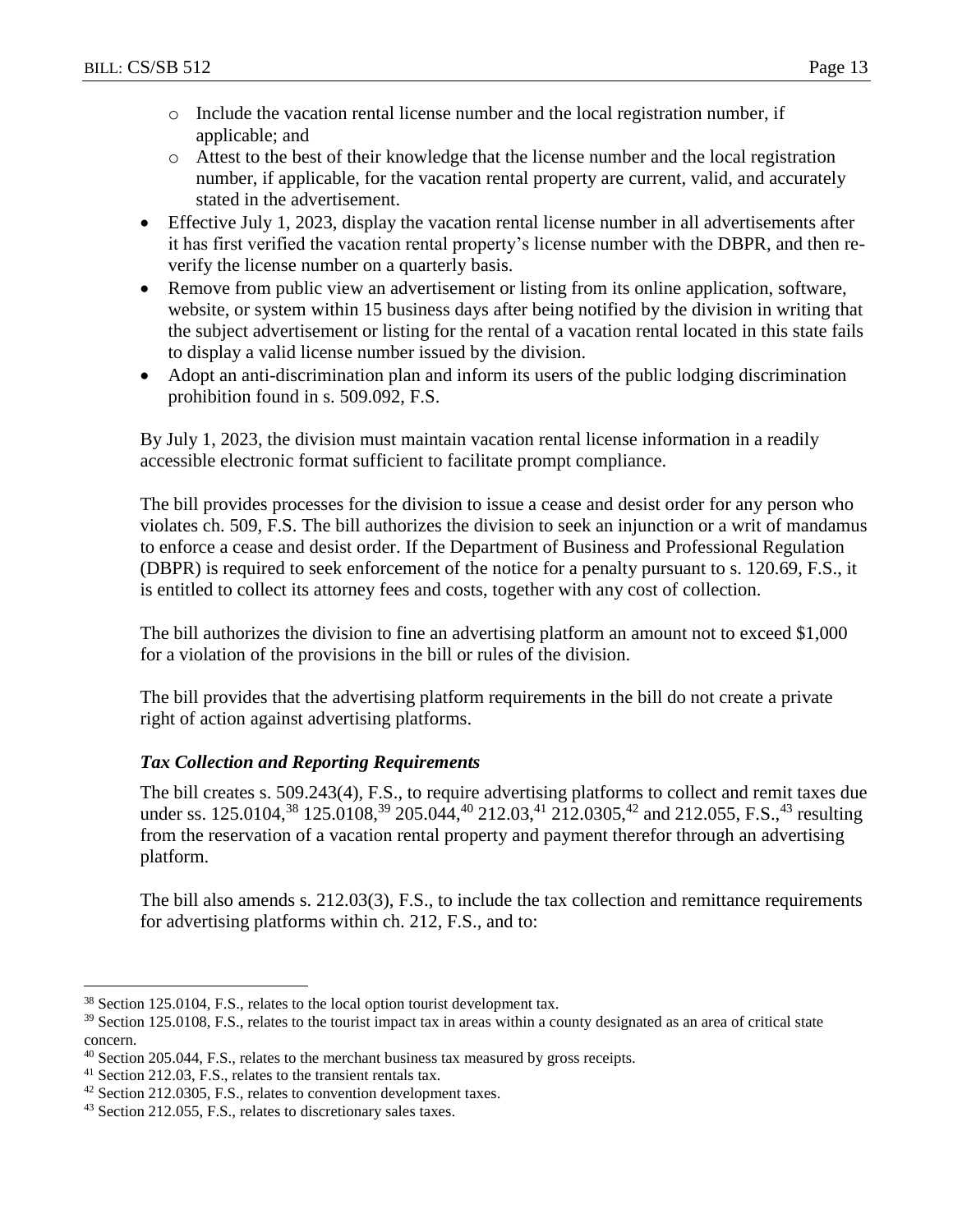- Provide that the taxes an advertising platform must collect and remit are based on the total rental amount charged by the owner or operator for use of the vacation rental.
- Exclude service fees from the calculation of taxes remitted by an advertising platform to the Department of Revenue (DOR), unless the advertising platform owns, is related to, operates, or manages the vacation rental.
- Require the DOR and other jurisdictions to allow advertising platforms to register, collect, and remit such taxes.

The bill also amends s. 509.013, F.S., to define the term "merchant business taxes" as the tax imposed under s. 205.044, F.S. The bill includes the merchant business tax numbers as one of the tax account number vacation rental owners or operators must include in their advertisement on an advertising platform and as one of the taxes advertising platforms must collect and remit.

The bill authorizes the DOR to adopt emergency rules, which are effective for six months and may be renewed until permanent rules are adopted. This emergency rulemaking authority expires on January 1, 2023.

#### **Sexual Predators and Offenders Registration**

The bill amends s. 775.21, F.S., to redefine the term "temporary residence" in the context of sexual predator or offender registration requirements, to mean lodging in a vacation rental for 24 hours or more. Under current law, a sexual offender or predator must register at the local sheriff's office no later than 5:00 p.m., 48 hours after establishing a temporary residence in a vacation rental.

#### **Community Associations**

The bill provides that the application of vacation rental provisions created by the bill do not supersede any current or future declaration or declaration of condominium, cooperative documents, or declaration of covenants or declaration for a homeowners' association.

#### **Effective Date**

The bill takes effect upon becoming a law. However, the provisions of s. 509.243, F.S., relating to advertising platforms, take effect January 1, 2023.

## **IV. Constitutional Issues:**

A. Municipality/County Mandates Restrictions:

None.

B. Public Records/Open Meetings Issues:

None.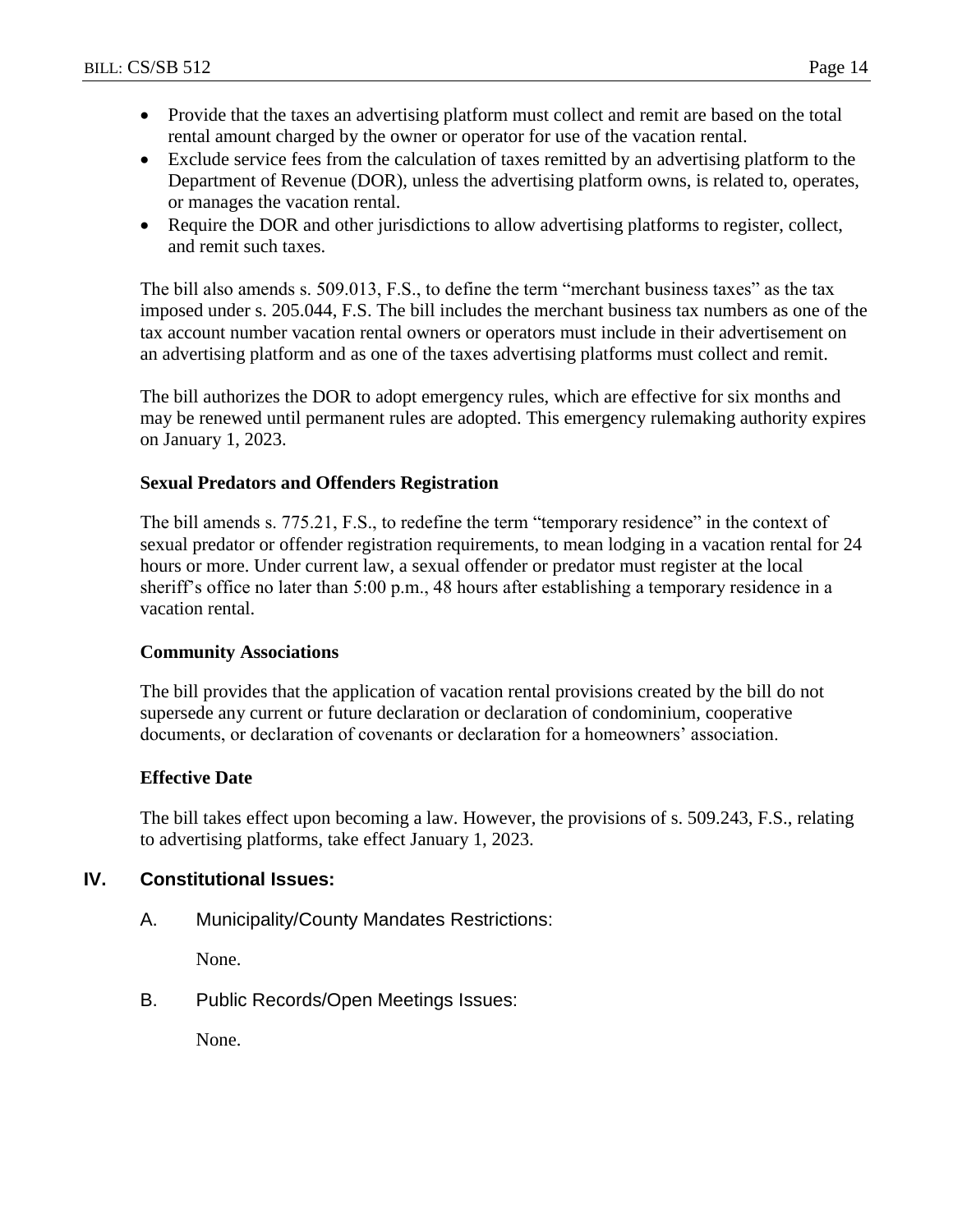#### C. Trust Funds Restrictions:

None.

D. State Tax or Fee Increases:

Article VII, Section 19 of the Florida Constitution requires a "state tax or fee imposed, authorized, or raised under this section must be contained in a separate bill that contains no other subject." A "fee" is defined by the Florida Constitution to mean "any charge or payment required by law, including any fee for service, fee or cost for licenses, and charge for service."

Article VII, Section 19 of the Florida Constitution also requires that a tax or fee raised by the Legislature must be approved by two-thirds of the membership of each house of the Legislature.

The bill does not impose or authorize a state tax or fee. The bill provides that a local government may not require a registration fee of more than \$100. Under the bill, a local government is not required to charge a registration fee.

E. Other Constitutional Issues:

None.

#### **V. Fiscal Impact Statement:**

 $\overline{a}$ 

A. Tax/Fee Issues:

The Revenue Estimating Conference determined that the provisions in the bill that require advertising platforms to collect and remit state and local sales taxes have no fiscal impact.<sup>44</sup>

B. Private Sector Impact:

Indeterminate. Vacation rental owners may incur local registration costs of up to \$100 if the local government in which the vacation rental is located adopts an ordinance, law, or regulation consistent with the provisions of this bill.

C. Government Sector Impact:

The DBPR estimates a cost of \$497,671 (\$435,974 recurring) to the Hotel and Restaurant Trust Fund and a need of six full-time positions (FTEs).<sup>45</sup>

According to the Florida Department of Law Enforcement (FDLE), amending the definition of "temporary residence" to include a vacation rental where a person lodges for

<sup>44</sup> Revenue Impact Results, Revenue Estimating Conference, November 5, 2021.

<sup>45</sup> Department of Business and Professional Regulation, *2022 Agency Legislative Bill Analysis for SB 512,* at 6 (Oct. 15, 2021) (on file with the Senate Committee on Regulated Industries).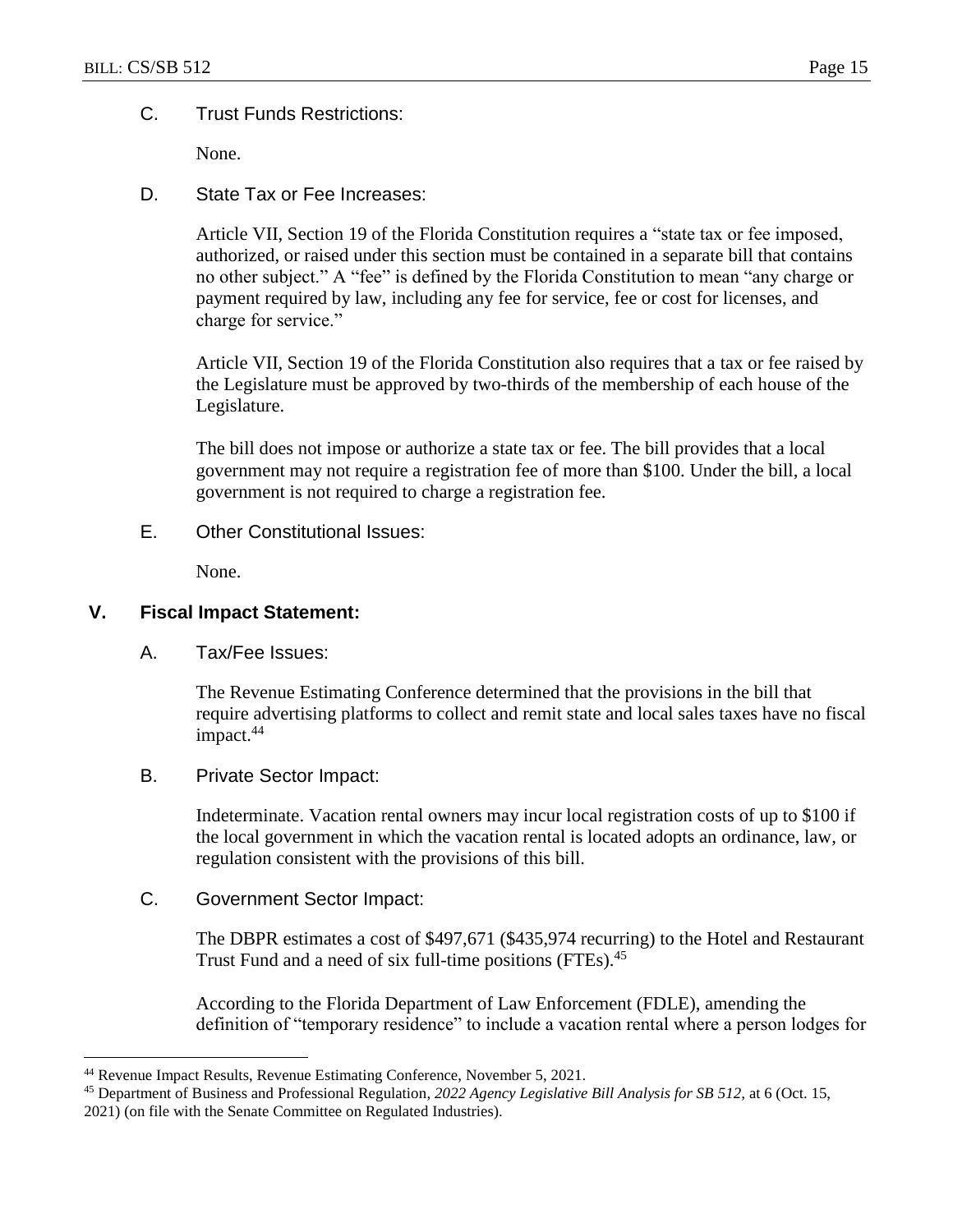24 hours or more will lead to a "substantial increase" in the number of sexual predators and offenders required to complete a registration.<sup>46</sup> The increase of registrations could potentially impact the workload associated with the Florida Sexual Offender and Predator Registry and require programmatic changes to FDLE's technology systems. The FDLE anticipates the need for four additional FTEs and additional costs related to updating to the programing for the registry for a total cost of \$693,730 and \$319,750 recurring to implement provisions of the bill. $47$ 

Local governments may see an increase in revenue from the local registration fee of up to \$100.

## **VI. Technical Deficiencies:**

None.

#### **VII. Related Issues:**

The bill amends s. 775.21, F.S., to require a sexual offender or predator to register at the local sheriff's office no later than 5:00 p.m., 24 hours after establishing a temporary residence in a vacation rental. Under current law, a sexual offender or predator must register at the local sheriff's office no later than 5:00 p.m., 48 hours after establishing a temporary residence in a vacation rental.

The FDLE has expressed "significant concerns"<sup>48</sup> with this provision in the bill. The FDLE notes that sexual offender and predator registration is a civil and regulatory process, not punishment. Its purpose is to protect the public by providing information and serving as an investigative tool for law enforcement. If the impact on sexual predator and offender registration is viewed as punishment or intended to prevent or limit the ability of sexual offenders and predators to travel freely within the state, the FDLE advises that these concerns may lead to significant litigation, in an area of law that has been closely examined and vetted through the courts and upheld as constitutional. Such litigation may jeopardize constitutionality, and therefore the viability, of Florida sexual offender and predator registration laws.<sup>49</sup>

## **VIII. Statutes Affected:**

This bill amends the following sections of the Florida Statutes: 159.27, 212.03, 212.08, 316.1955, 404.056, 477.0135, 509.013, 509.032, 509.241, 509.261, 509.221, 553.5041, 559.955, 705.17, 705.185, 717.1355, 775.21, and 877.24.

<sup>46</sup> Florida Department of Law Enforcement, *2022 Agency Legislative Bill Analysis for SB 512,* at 3 (Nov. 15, 2021) (on file with the Senate Committee on Regulated Industries).

<sup>47</sup> *Id.*

<sup>48</sup> *Id.* at 5.

<sup>49</sup> *Id*.